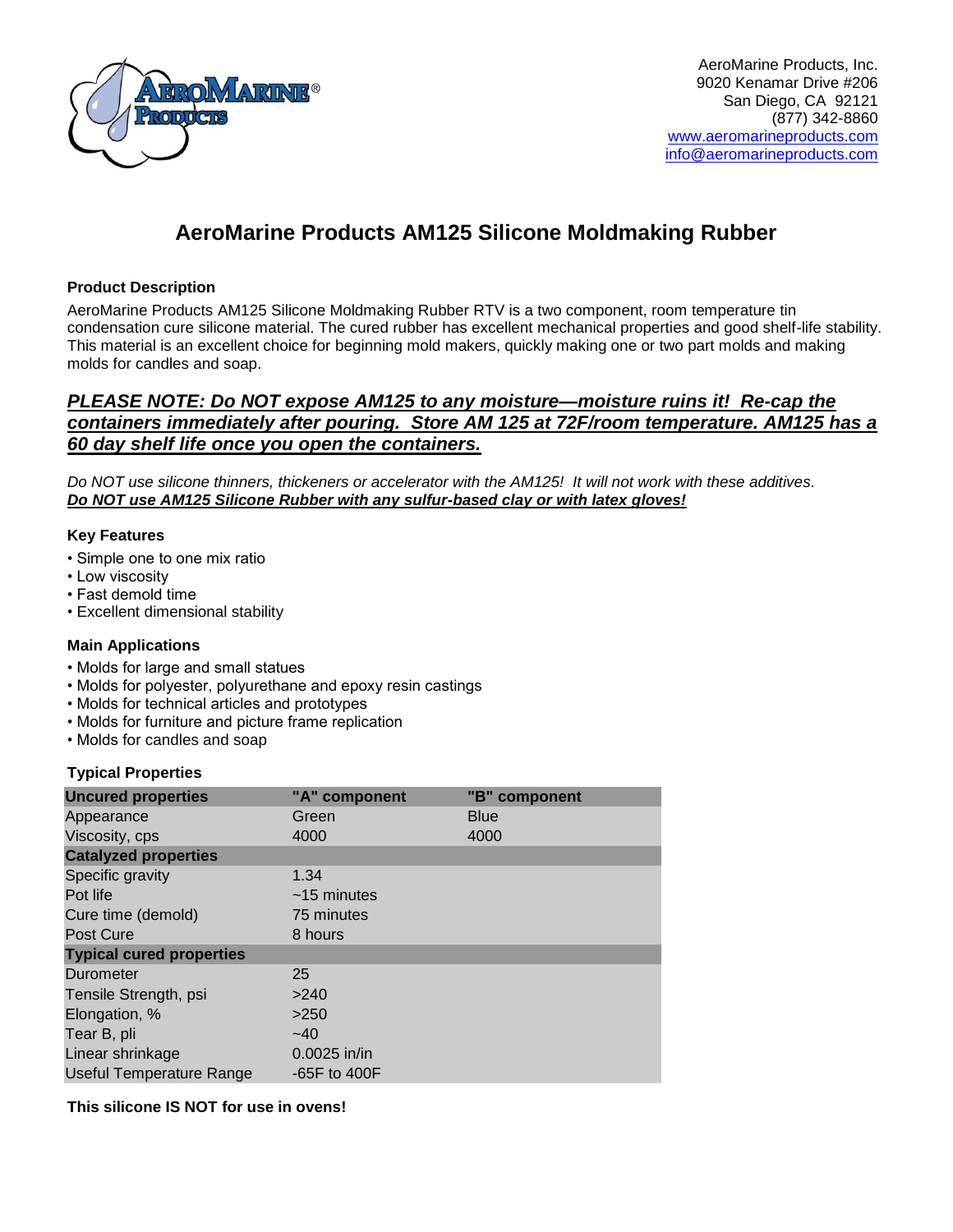

AeroMarine Products, Inc. 9020 Kenamar Drive #206 San Diego, CA 92121 (877) 342-8860 [www.aeromarineproducts.com](http://www.aeromarineproducts.com/) [info@aeromarineproducts.com](mailto:info@aeromarineproducts.com)

## **Cure Characteristics**

The curing process begins as soon as the catalyst is mixed with the base. Under normal temperature (25C) and humidity (50% RH) conditions, the material will cure as described in the data above. Any large change in temperature (+/-5C) or humidity (>60-70%) may alter the cure profile of the material.

## **Silicone RTV Rubber Mold Making 101**

Making a mold can either be very simple or an art. It depends on the intricacy of your part. If you have never made a silicone mold before, begin by making a mold of a simple part before making a mold of a complicated part.

You will need an original piece, clean mixing containers, mixing utensils, and a mold box into which to place your piece while making your mold. A mold box can be made out of almost anything, including a reusable food container, cardboard, wood and Legos. You may also need a glue gun and/or clay. Depending on the size of the piece, 1/2" of silicone mold-making rubber is the minimum thickness necessary for the walls of your mold. Making it too thick will reduce the flexibility of the mold; while too thin will reduce the resistance to tearing.

Silicone RTV mold making rubber may soak into a porous surface like wood or plaster. To prevent sticking, first seal the piece with a sealant appropriate to the material.

#### **Types of molds to make with AM125 silicone:**

**BLOCK mold, one piece.** The part usually has no negative draft or undercuts. Building this mold is simple. Mount your part in the center of a container or mold box. You will need at least ½ inch of silicone on all sides of the part. Apply mold release, if needed. Next, pour your mixed silicone in the shallowest area of the container. Pour only into this spot and let the silicone flow naturally around the part. This reduces air bubbles in the silicone. Once the silicone has cured, you can de-mold your part.

**BLOCK mold, multiple piece.** This part has undercuts and/or is complex. The mold must be taken apart to remove casing. You can make this type of mold using non-sulfur, non-drying modeling clay and pouring the silicone in 2 separate pours. Use a mold release between the pours to keep the silicone from sticking to it. To keep the cured mold together, you can use rubber bands or painter's tape.

#### **For more detailed instructions and videos on mold making, go to our website, [www.aeromarineproducts.com](http://www.aeromarineproducts.com/)**

#### **Mold Release**

Generally, silicone RTV mold making rubber does not stick to anything, and nothing will stick to it. *The exception is that it will stick to itself, other silicones, silica, and glass.* Mold release will prolong the life of your mold by reducing the wear on the mold by making it easier to remove your cast piece.

#### **Measuring and Mixing**

Measure out by volume equal parts A and B. Once you have correctly measured both parts, mix parts A and B together with a plastic or wooden stirring utensil. Take care to scrape the sides and bottom of the mixing container. Keep your stirring utensil on the bottom of the container to reduce the amount of air being mixed into the silicone. Mix for a few minutes, scraping the sides and bottom frequently, until the silicone is one uniform color with no streaks.

#### **Pouring Silicone**

When pouring your silicone, do NOT pour it directly onto the part. Instead, pour the silicone into the shallowest part of the mold and let it find its own level. This method prevents air bubbles forming on the surface of your part.